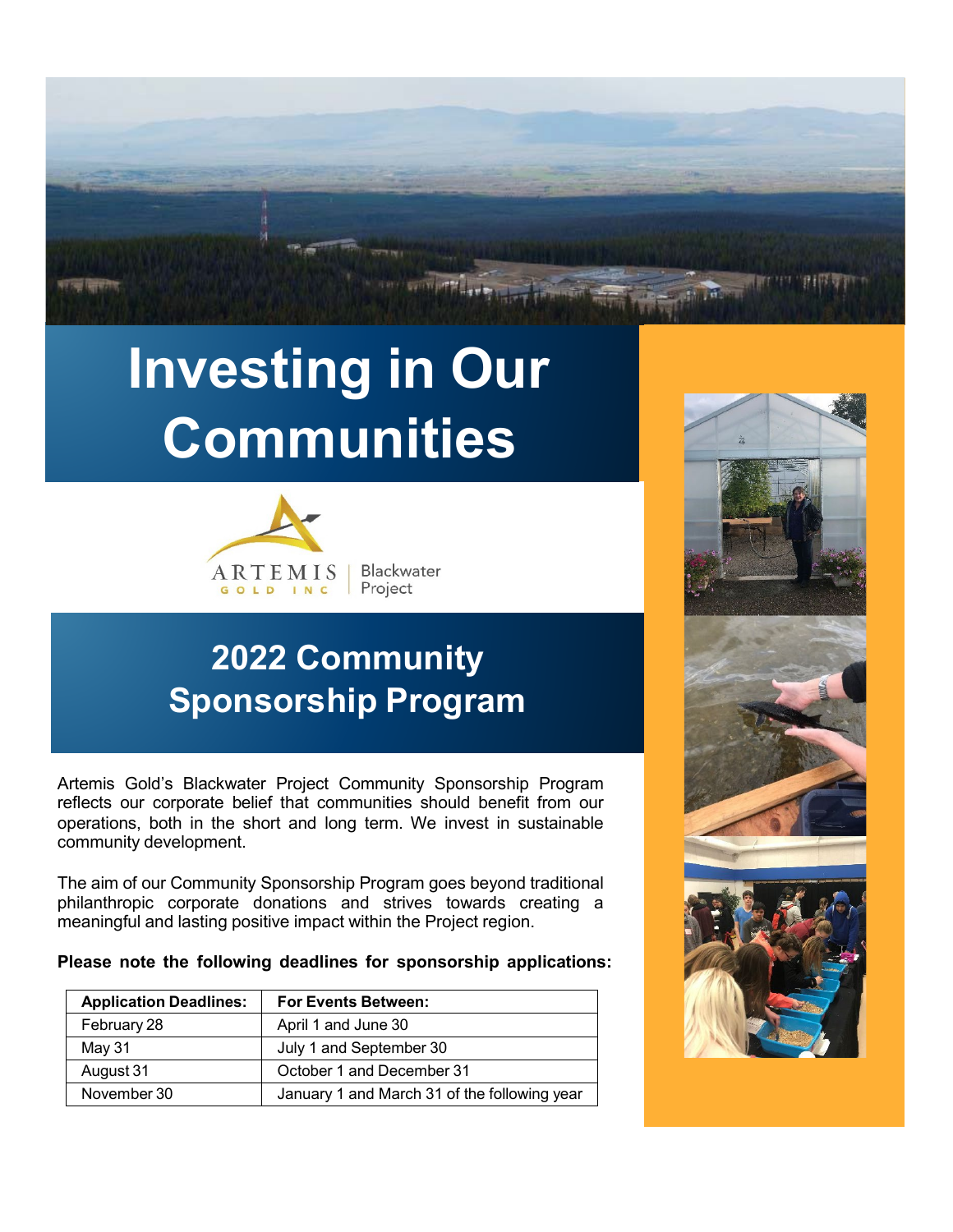## **Qualifying for Funding**

#### **Does Your Initiative Qualify?**

We all benefit from the many local organizations and volunteers who generously contribute to the health and well-being of our community, and we understand that there are numerous worthwhile causes and groups requiring financial support.

Approved social investment initiatives are funded through the Project's Community Sponsorship Program.

Through this program, we strive to help organizations create meaningful and lasting positive changes. We fund local initiatives that deliver measurable benefits to a broad range of people in the communities in the region in which we operate.

Our funding approach goes beyond traditional charitable donations to strategic social investment so that organizations, programs, projects, and the community-at-large can develop the needed skills beyond the Project's projected lifespan.

Because we receive many applications annually, we invite you to review this information carefully and conduct an assessment, using the Applicant Checklist to decide if your organization, project, or initiative not only qualifies but would also stand out as being aligned with the community's development needs and the Project's social investment strategy.

### **Applicant Checklist**

| My organization is registered as a non-profit.                           | <b>YES</b> | <b>NO</b>      |
|--------------------------------------------------------------------------|------------|----------------|
| My organization is located within the Project<br>region.                 | <b>YES</b> | <b>NO</b>      |
| My organization is able to keep records and<br>report on a project.      | <b>YES</b> | NO.            |
| My organization understands the Project's<br>social investment strategy. | <b>YFS</b> | <b>NO</b>      |
| My project meets an identified community<br>priority or need.            | <b>YES</b> | N <sub>O</sub> |
| My project can become sustainable without<br>long-term, ongoing funding. | <b>YFS</b> | <b>NO</b>      |
| My program, service, or project can keep<br>running after funding ends.  | <b>YFS</b> | NΩ             |
| My project has broad community impact<br>beyond a limited clientele.     | <b>YES</b> | <b>NO</b>      |
| My project will result in high positive visibility for<br>the Project.   | YES        | NΟ             |
|                                                                          |            |                |

If you answered No to any one of the questions above, please contact the Project office for assistance or to discuss your initiative or project before submitting an application. We are here to help!

**Artemis Gold Inc.** Blackwater Project T 250.567.3276 **[office.blackwater@artemisgoldinc.com](mailto:office.blackwater@artemisgoldinc.com)**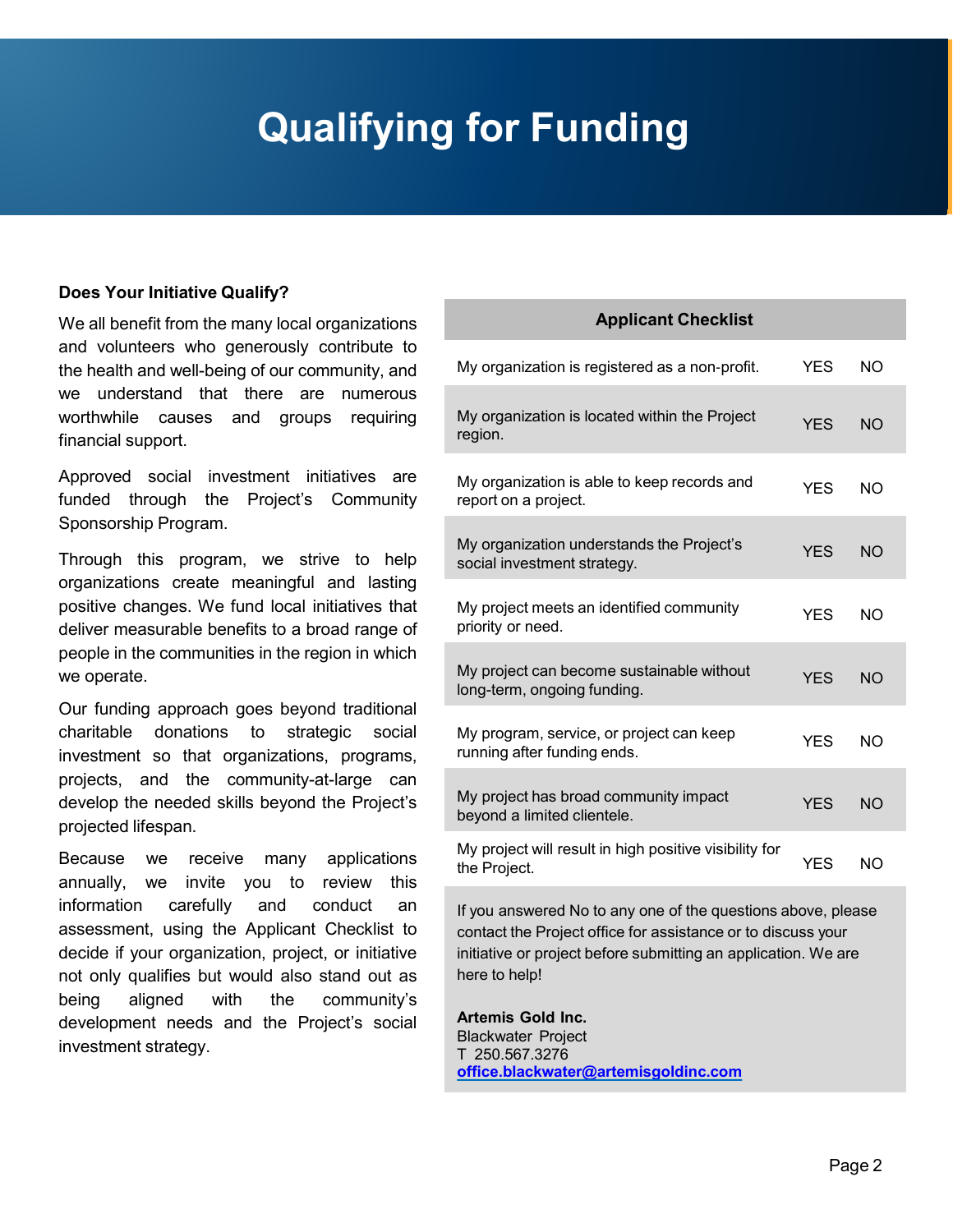### **Supporting our Communities Through Strategic Social Investment**

**Our Goal** To move beyond traditional philanthropic donations to strategic social investments that create long-term community benefits.

#### **Areas of Investment**

- The Project will consider applications and provide funding to organizations and initiatives that focus on our four principle objectives:
- **Arts & Culture** focusing on First Nations, including visual and performing arts organizations, libraries, museums, cultural centres.
- **Education** specifically institutions of higher education with particular emphasis on mining related professions at the undergraduate and graduate levels.
- **Health** focusing on programs that will have broad based benefits to the local communities in which Artemis Gold operates.
- **Social & Community** includes entities providing services to the community at large to stimulate sustainable development

#### **What We Will Fund**

We will accept applications for programs, projects, or initiatives that:

- Are submitted by a registered, local, non-profit organization located within the Project region, which encompasses Burns Lake east to Prince George, south to Anahim Lake, and north of Vanderhoof to Fort St. James. (Generally, an organization must be registered with Canada Revenue Agency and be able to provide official tax receipts).
- Address an identified community need, issue, or existing gap and that are aligned with Artemis Gold's corporate values.
- Leverage partnerships with other local organizations as much as possible.
- Set out clear objectives, including key performance indicators and targets that are specific, measurable, realistic, and time bound.
- Have demonstrable benefits to the broader community and make a net positive contribution to sustainable community development.
- Do not replace or duplicate existing programs or services.
- Are or can become sustainable (i.e. not financially dependent the Project as a long-term source of funding).
- Help strengthen and/or enhance Artemis Gold's corporate citizenship, social performance, and community visibility.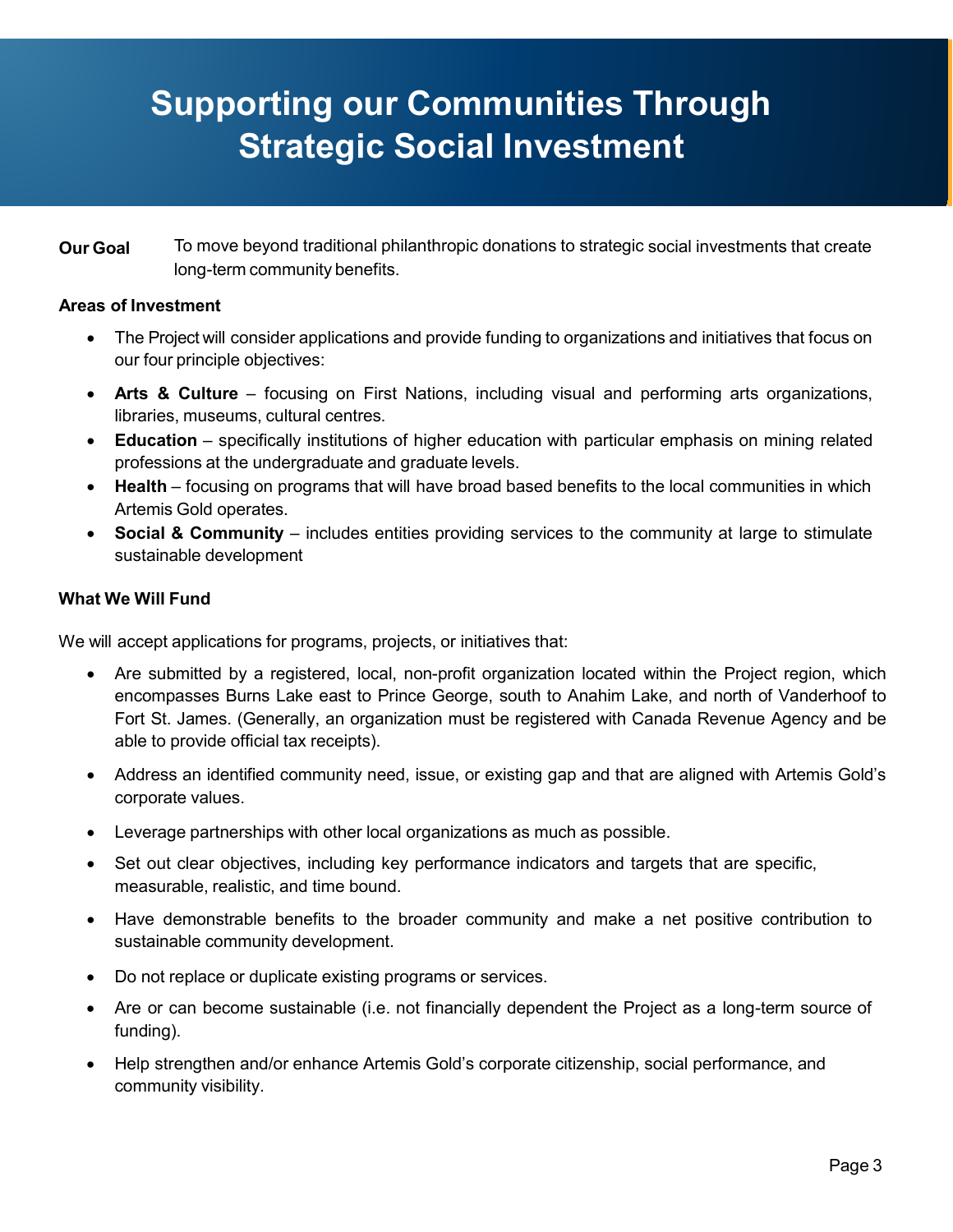### **Community Sponsorship Program Criteria**

#### **What We Will Not Fund**

We will not fund any organization, program, or project that conflicts with our Code of Conduct or our regulatory, licensing, or any other statutory requirement or commitment.

In addition, we are unlikely to fund the following:

- Religious or political donations, associations, or activities
- Advertising and promotions
- Sports teams' jerseys and/or travel
- Individual sport teams (tournaments as a whole may be considered)
- Individual pursuits, except for exceptional circumstances
- Advocacy or Lobbying groups
- Private groups, clubs, associations, or organizations where membership is limited to a certain segment of the population or group
- Professional associations or memberships in organizations or associations
- Commercial requests, including funding for private or public companies
- Debt reduction campaigns
- Telephone or commercial solicitations
- Contests, raffles, or other activities centered around tickets/prizes
- General fundraising appeals and events such as walks/runs, telethons, etc. Exceptions may be allowed for fundraisers where 100% of proceeds are allocated to local programs and services that will benefit the broader community or where employees are engaged in the fundraiser.
- Indirect fundraising activities such as charity golf tournaments, dinners, dances, etc. (Exceptions may be allowed for fundraisers where 100 percent of proceeds are allocated to local programs and services that will benefit the broader community)
- Projects or activities that require ongoing operating funds or that create financial dependence on the Project
- Organizations and/or projects that have already received substantial financial support from the Project within the current fiscal year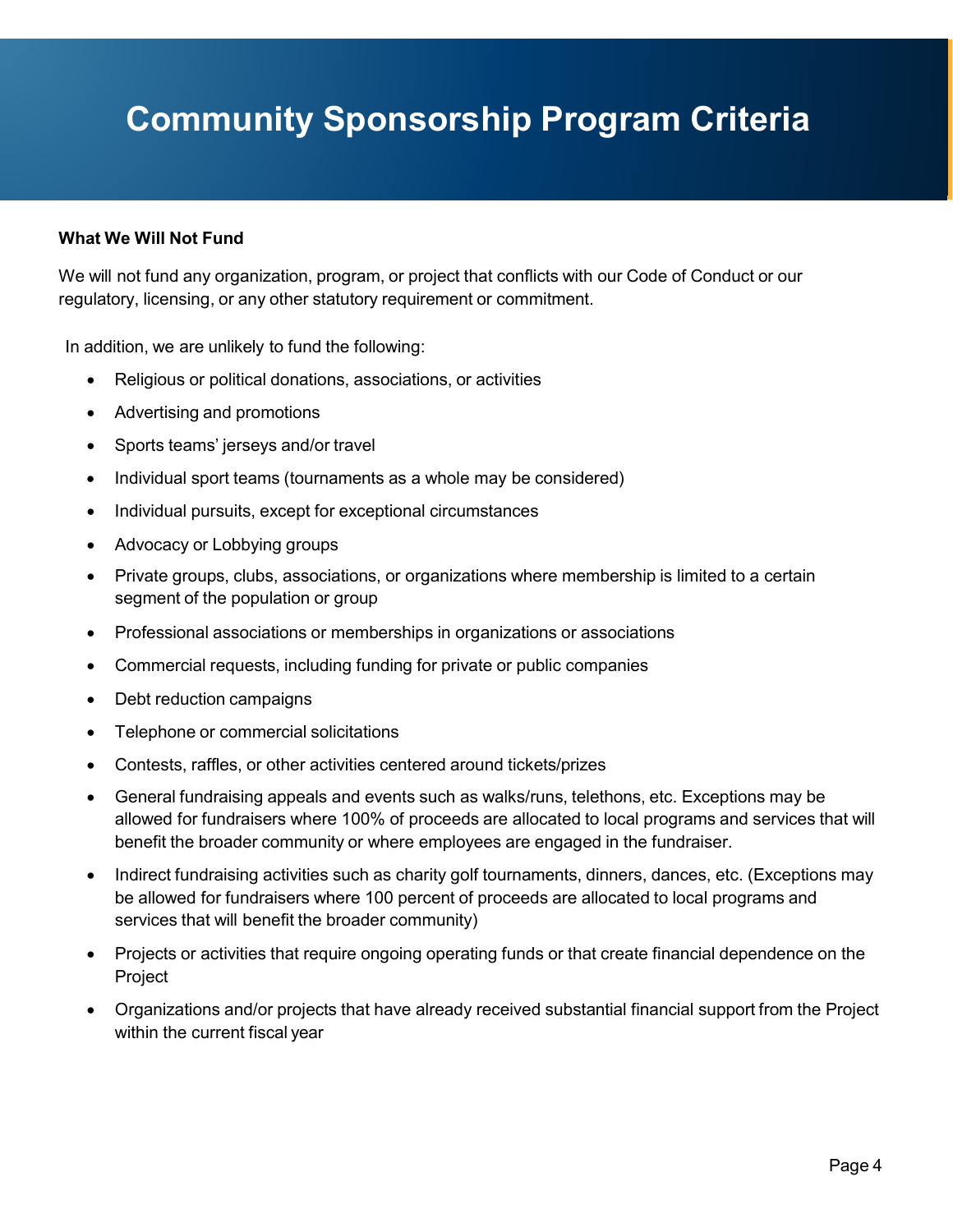### **Application Process**

### **To Apply**

All requests for donations must be made using the application form available at the back of this package.

**Please do not submit general requests for donations or form letters/emails requesting non-specific amounts.**

#### **Evaluation of Applications**

Applications are reviewed and evaluated internally by the sponsorship committee at least once every quarter.

**Please note that the Project Community Sponsorship Committee meetings are held in March, June, September, and December.**

**Application deadline dates are February 28, May 31, August 31, and November 30, respectively.**

All applicants need to take into consideration the application deadlines and submit their applications prior to the Committee meetings. Submissions received up to and including the application deadline will be given priority consideration by the sponsorship committee.

**Important: The Project and its Committee may decide to provide funding for the full amount requested, partial funding, or no funding (i.e. declining application).**

### **Information Needed to Apply**

- Full name, address, telephone number, and fax number of the key contact for your organization
- Your national, provincial, or local affiliations
- A brief description of your organization, its history, goals, and achievements
- The nature of the campaign for which you are making a request and the specific benefits that will be derived from it
- The amount of the donation you are requesting and its relation to overall campaign funding (i.e. other sources of contributions, including government funding)
- The names of the officers and members of your governing board
- Your most recent financial **statements**
- Your charitable registration and PST numbers